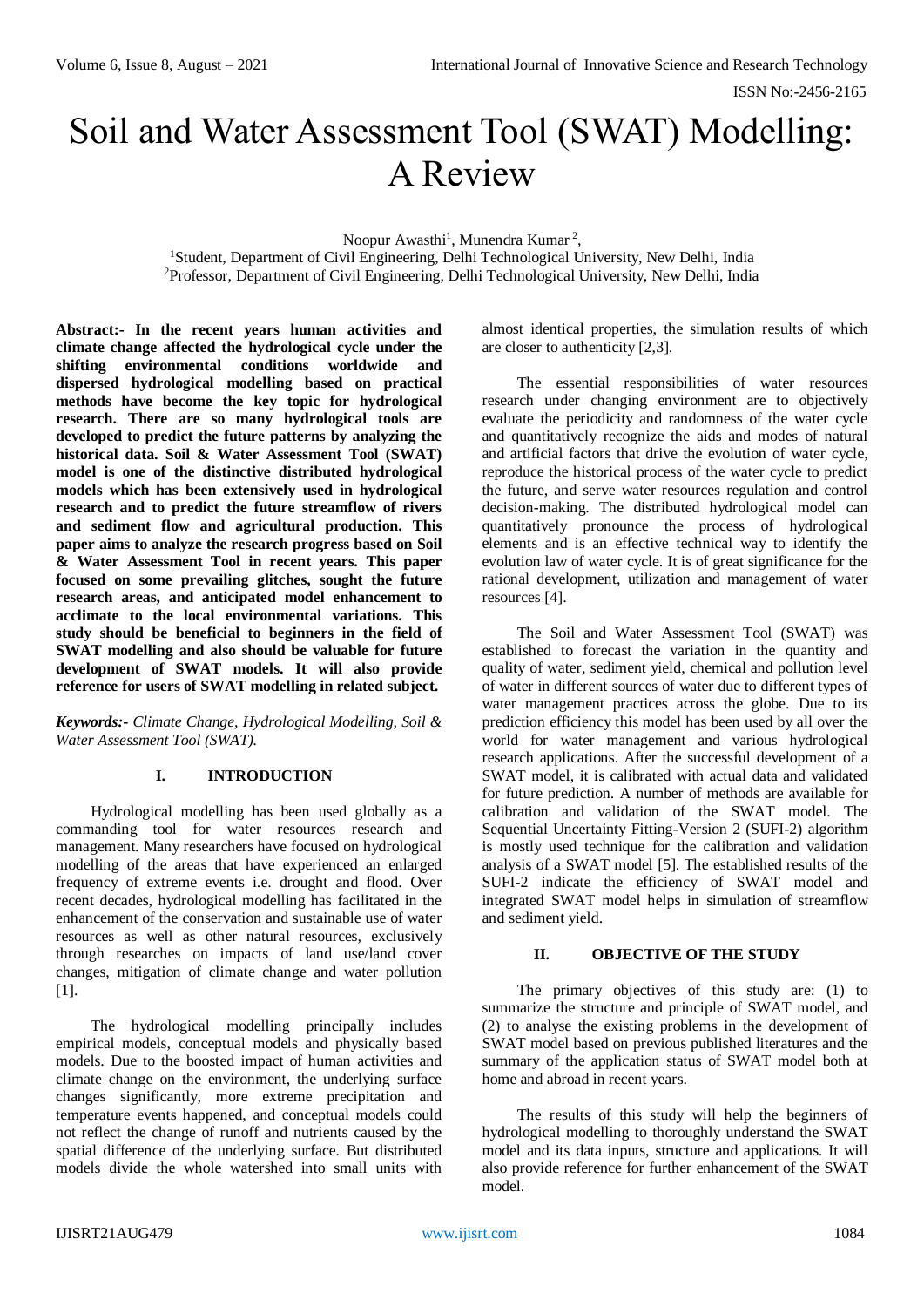#### ISSN No:-2456-2165

## **III. SWAT MODEL DESCRIPTION**

SWAT model is developed by the USDA Agriculture Research Service (USDA-ARS), and it is a semi-distributed model of watershed scale and continuous time [6]. SWAT officially launched the original SWAT 94.2 version in the early 1990s, and has been constantly updated and upgraded till now. The latest version is SWAT 2012 (https://swat.tamu.edu/). The source code of SWAT model is available online for free. Functioning of SWAT model is based on daily time step. The main objective to develop SWAT was to predict the impact of various activities i.e. land use/ land cover change, climate change over the years on stream flow of gauged and ungauged watersheds and water quality parameters. SWAT simulation process entirely can be divided into two major parts the land surface which includes runoff and slope confluence and the water surface which contains concentration of channel. The SWAT input contains the meteorological data (Temperature, rainfall, windspeed etc.) and LULC map, slope map of the watershed. The SWAT model simulates infiltration, percolation, plant growth, runoff, and nutrient loads to enumerate the effects of climate change, land use and water management. The major advantage of SWAT model is that it proficient of constant simulation over a long period as much as 100 years. SWAT processes all the input data and determines the movement of water, sediment and other substances from the river network to the basin and the calculate the load [7,8].

In the SWAT modelling the bigger watersheds are further divided into small catchment areas which are known as sub basins and sub basins are further divided into smaller unit which have identical features are known as the Hydrologic Response Units (HRU's). Modified SCS curve number and Green-Ampt infiltration method are two methods which SWAT use for simulating the streamflow or surface runoff. Penman-Monteith method, Hargreaves method and Priestley-Taylor method are the three methods which are used by SWAT to calculate the potential evapotranspiration. Lateral flow is simulated by the kinematic storage model [10]. Shallow aquifer is used for simulation of the return flow. Water balance equation of SWAT model which directs the hydrological balance is expressed as:

$$
SW_{t} = SW_{0} + \sum_{i=1} (R_{day} - Q_{surf} - E_{a} - W_{sweep} - W_{gw})
$$

Where:

- $\bullet$  SW<sub>t</sub>: Final water content of the soil
- SW<sub>0</sub>: Initial water content of the soil on  $i<sup>th</sup>$  day
- Q<sub>surf</sub>: i<sup>th</sup> day surface runoff
- $R_{day}$ : Precipitation i<sup>th</sup> day precipitation
- $\bullet$  E<sub>a</sub>: i<sup>th</sup> day evapotranspiration
- W<sub>gw</sub>: i<sup>th</sup> day return flow
- Wseep: Seepage water on day i
- All the parameters are in mm

The SCS curve number is defined with the subsequent equation:

$$
Q = \frac{(P - I_a)^2}{(P - I_a) + S}
$$

Where:

- Q: Runoff depth in mm
- P: Effective precipitation mm)
- S: Maximum potential retention
- $\bullet$  I<sub>a</sub>: Initial abstraction of water in (mm)
- $I<sub>a</sub>$  is the function of Maximum potential retention

Therefore,  $I_a = \lambda S$ Where:  $λ=0.2$ . Therefore, I<sub>a</sub>=0.2 S Hence, by integrating both Eqs. we have;

$$
Q = \frac{(P - 0.2S)^2}{(P + 0.8S)}
$$

The runoff occurs when the value of P is greater than 0.5 S. Maximum retention potential of S is accompanying to the unitless parameter SCS curve number (CN) using the following equation.

$$
S = 25.4 \left( \frac{1000}{CN} - 10 \right)
$$

The SCS curve number (CN) is subjected with permeability of soil, land use, soil–water conditions and infiltration. The SCS curve number value can be described by the three conditions (wet, moist, and dry). The SWAT output develop and validate various parameters i.e., streamflow, surface runoff, evapotranspiration, reservoir water balance, deep aquifer, interception storage and infiltration [11].

The model simulation results are generally evaluated using the regression correlation coefficient  $(R^2)$ , Nash-Sutcliffe modelling efficiency (NSE). Generally, if  $\mathbb{R}^2 > 0.6$ , NSE>0.5, the simulation accuracy of the model meets the requirements, that is, the SWAT model is suitable to simulate the watershed [12].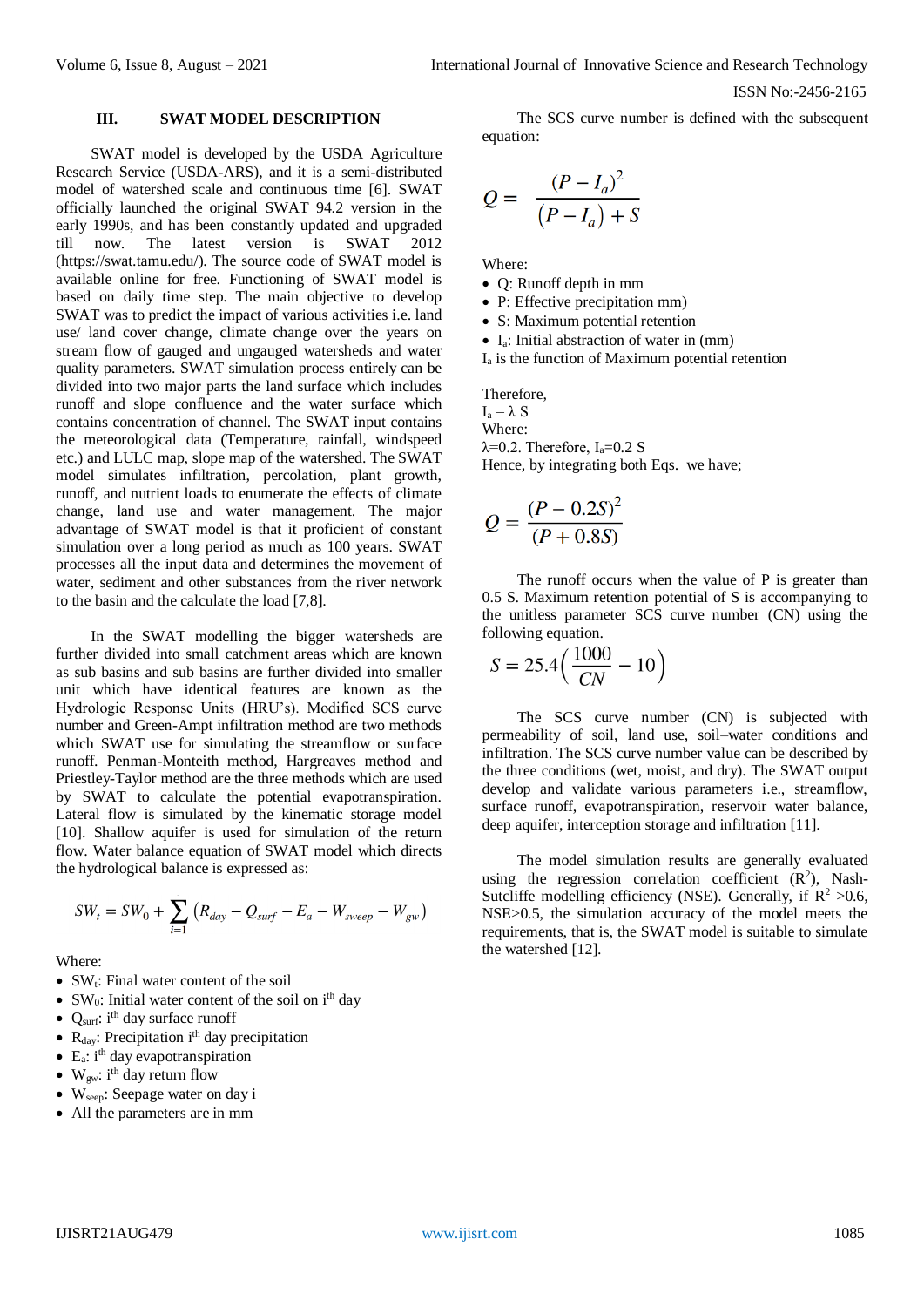ISSN No:-2456-2165



Figure 1. The hydrological cycle process of SWAT model.



## **IV. RUNOFF SIMULATION**

Runoff is the product of the combination of various natural and geographical factors such as climate and underlying surface in the basin. Runoff simulation is a significant part of hydrological simulation research and the basis for studying other hydrological problems [13]. The runoff simulation is mainly divided into two stages. The first part is to determine the parameters in the model based on historical data of a certain length, and the second one is to use the model to simulate the runoff of the verification period or predict the future runoff. The runoff simulation is mainly composed of surface runoff, evapotranspiration, soil water and groundwater [14]. The methods for calculating surface runoff are Soil Conservation Service Curve Number (SCS-CN) method and Green-Ampt infiltration method. Generally, the former is used more frequently. In the literature related to runoff simulation scholars applied SWAT to runoff simulation which are no longer just the simple application of the model in recent years. Foreign scholars are more concentrated on studies of influencing factors of simulation accuracy [15].

# **V. IMPACT OF CLIMATE CHANGE ON WATER RESOURCES**

"Hydrological cycle research under changing environment (i.e. global climate change and human activity influence)" is the core scientific issue of Global Water Systems Programme (GWSP). Land Use and Land Cover (LULC) Change is an important manifestation of "changing environment" [16]. The combination of water cycle and the terrestrial carbon cycle is a new cross-direction. The scenario analysis research methods of LULC hydrological impacts usually include reference comparison method, historical inversion method, model prediction method, extreme land use method, and land use spatial allocation method. At present, many scholars have applied the SWAT model in different watersheds to analyse the impact of climate change and confirmed the adaptability and credibility of SWAT model [17].

# **VI. DISCUSSION**

SWAT is widely used in many aspects of water cycle simulation, but it still has certain limitations. For the current era of big data, there are still some problems and improvements in the application of SWAT.

## • Time scale problem

In the application process of SWAT model, most scholars used the year, season or month as the time scale for simulation and analysis, and rarely took day as the time step to simulate. The result is mostly consistent with that of previous study that SWAT can effectively simulate the hydrological process of long time series, but the simulation accuracy decreased with the shortening of time step, especially the simulation of daily runoff has systematic errors [18].

# Uncertainty analysis issues

SWAT was proposed by American scholars. The data used in the model, such as land use types and soil types, are all based on the localization of the United States. Chinese scholars need to establish attribute database according to the land use types and soil characteristics in the study area when applying the model, which is the main reason for the low simulation accuracy of the model for the research area with incomplete data. And the input of parameters also has some uncertainty on the simulation accuracy. At present, many scholars have done a lot of research on sensitivity analysis and uncertainty analysis of parameters [19].

# • Model updating problem

Under changing environment, the relationship between rainfall and runoff is non-stationary, and real-time dynamic runoff simulation is required. The current SWAT model needs to use the latest data for calibration to make the prediction result more accurate when new data are added, which forms a mechanism of constraint and feedback between the latest data and future prediction data. But this method is time consuming and laborious. In the future research, an algorithm can be added on the basis of the SWAT model source code, so that the calibration process